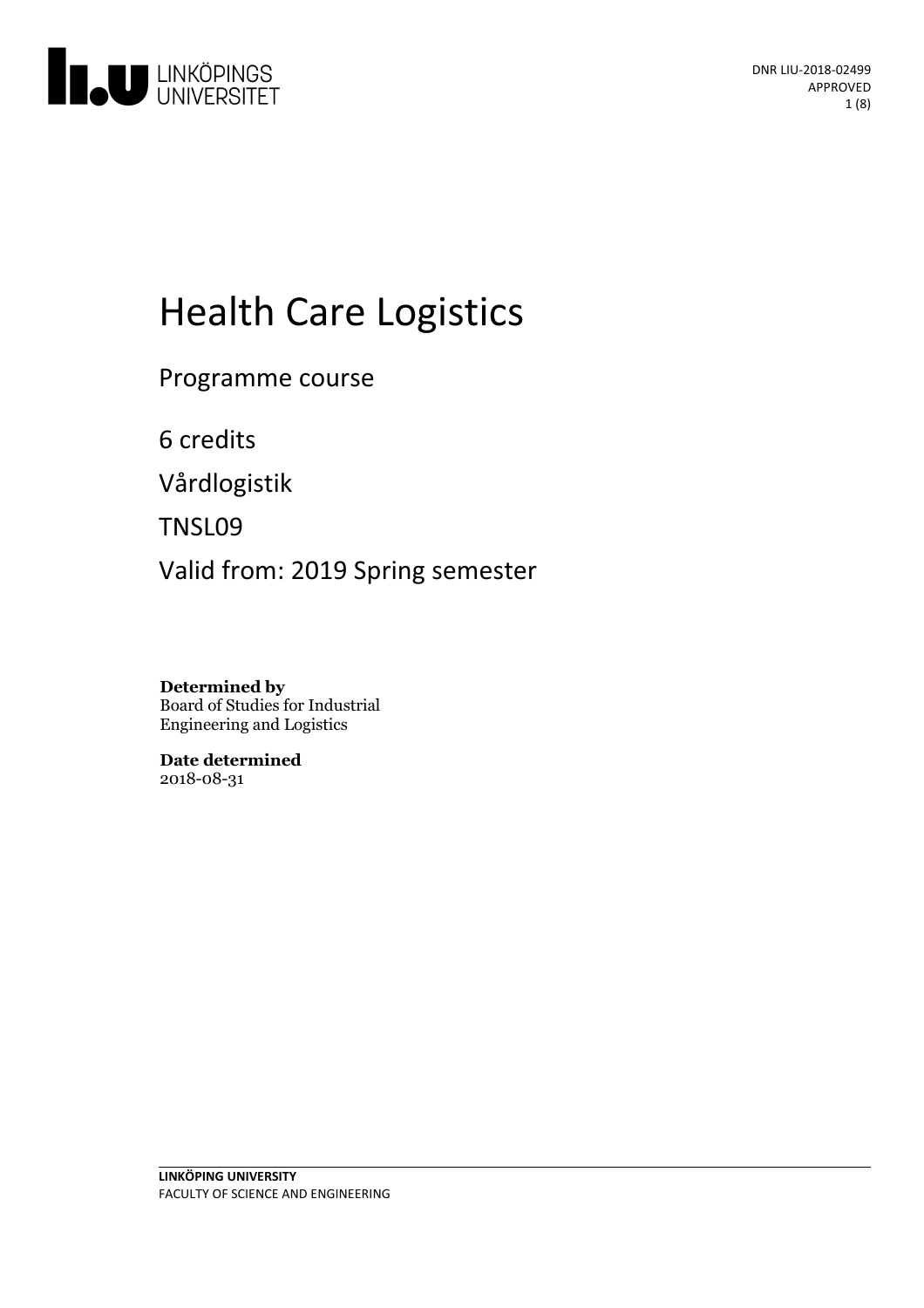Main field of study Logistics

Course level

First cycle

# Advancement level

 $G<sub>2</sub>X$ 

# Course offered for

- Air Transportation and Logistics, Bachelor's Programme
- Civic Logistics, Bachelor's Programme

### Entry requirements

Note: Admission requirements for non-programme students usually also include admission requirements for the programme and threshold requirements for progression within the programme, or corresponding.

# Prerequisites

Courses in logistics management, optimization, simulation. Cost-benefit analysis.

# Intended learning outcomes

The goal of this course is to provide students with knowledge in how to apply both qualitative and quantitative methods for design and analysis of patient flows, material flows and information flows in health care. After completion of the course the student will be able to:

- Describe the care process as a whole, including the decision making process and what information and systems support is required for decision making.<br>• Understand and explain the consequences of inefficiencies in the care
- process
- Account for main problem areas in health care logistics
- Describe which modelling and solution methods are used for the discussed problem areas and apply a selection of these methods, such as simulation and optimization

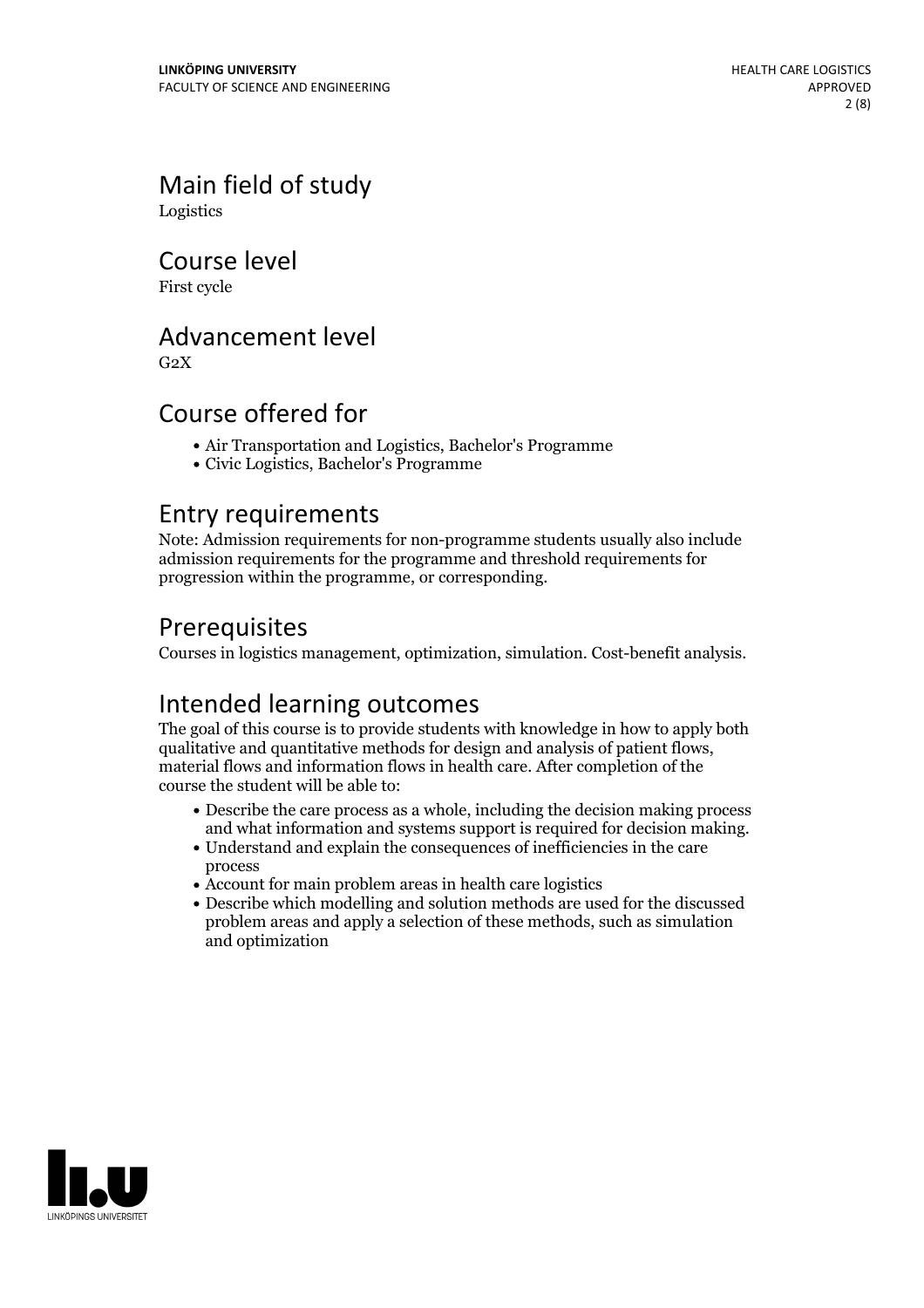### Course content

- Administration of health care
- Care process actors and activities
- Health care logistics concepts and definitions
- Quality and performance measurement in care processes
- Resource allocation and capacity planning
- Simulation of patient flows

# Teaching and working methods

Lectures discuss fundamental concepts and issues in health care logistics and

Hand-in assignments, which partly are solved with help of special software, aim to illustrate how methods discussed in lectures can be applied to specific problems in health care.

# Examination

| TEN <sub>1</sub> | Written examination | 2 credits | U, 3, 4, 5 |
|------------------|---------------------|-----------|------------|
| UPG1             | Hand-in assignments | 4 credits | U, 3, 4, 5 |

### Grades

Four-grade scale, LiU, U, 3, 4, 5

### Department

Institutionen för teknik och naturvetenskap

# Director of Studies or equivalent

Erik Bergfeldt

### Examiner

Krisjanis Steins

### Education components

Preliminary scheduled hours: 48 h Recommended self-study hours: 112 h

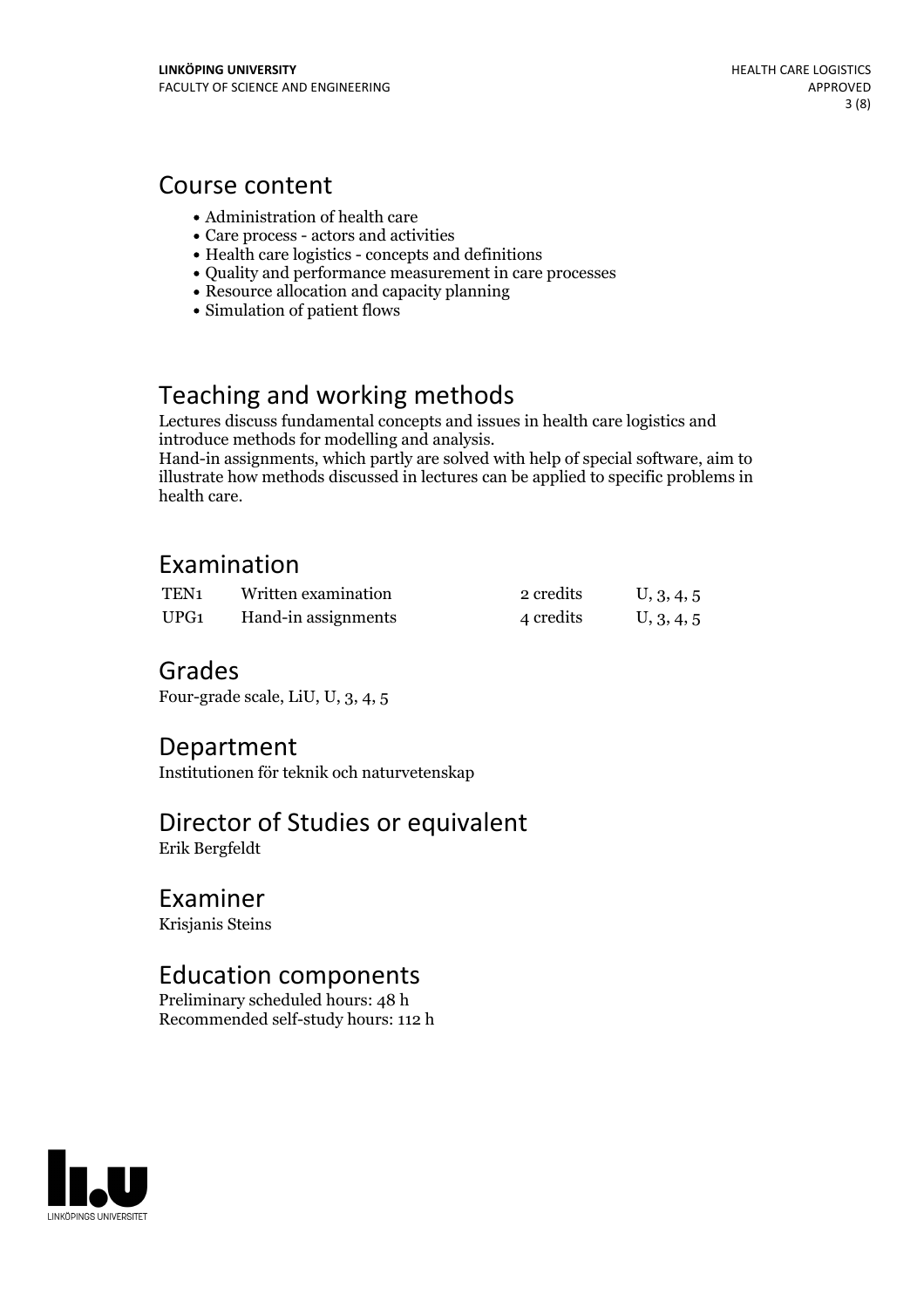# Course literature

**Other**

*Utdelat material, aktuella forskningsartiklar och rapporter.*

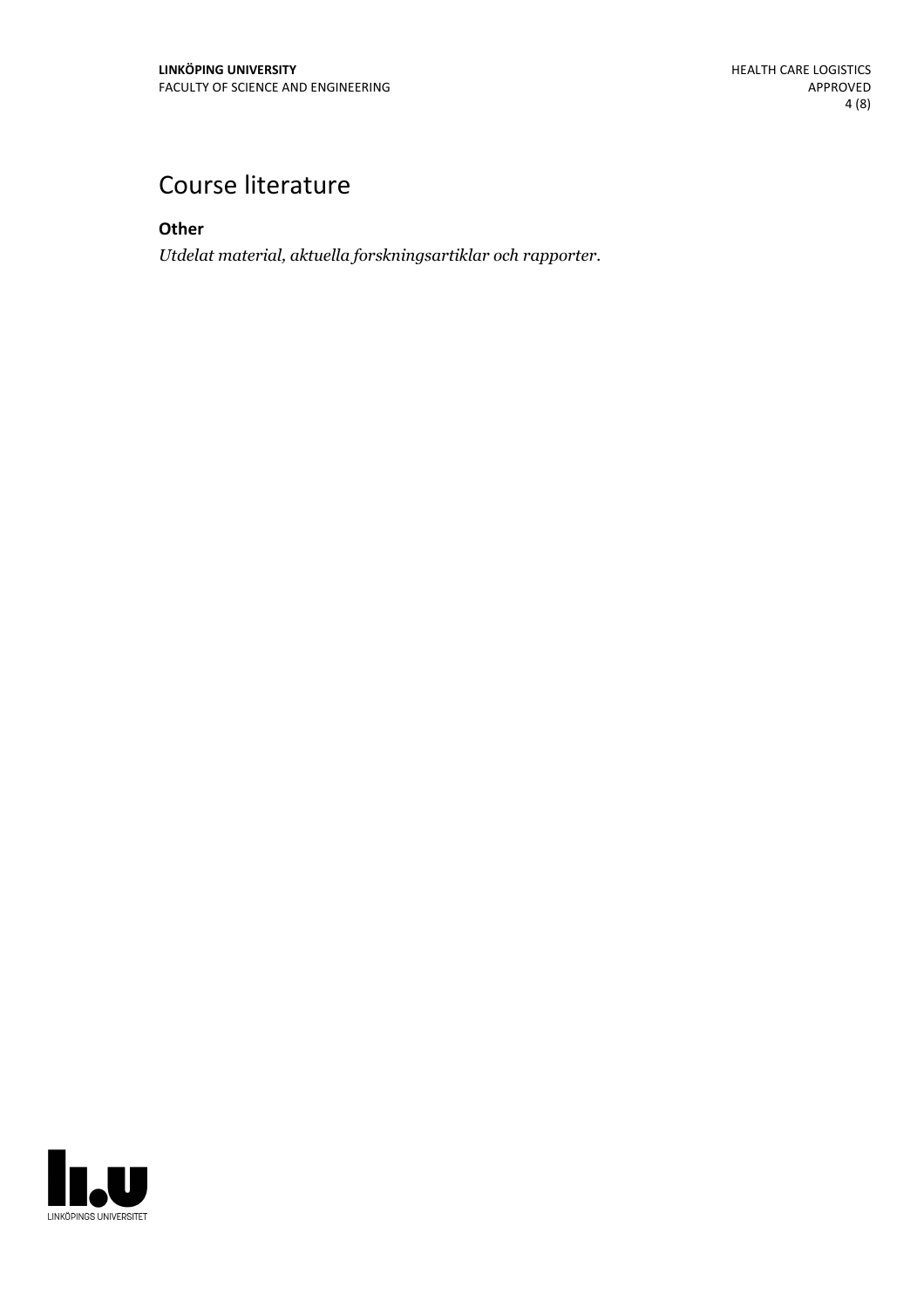# **Common rules**

### **Course syllabus**

A syllabus has been established for each course. The syllabus specifies the aim and contents of the course, and the prior knowledge that a student must have in order to be able to benefit from the course.

### **Timetabling**

Courses are timetabled after a decision has been made for this course concerning its assignment to a timetable module. A central timetable is not drawn up for courses with fewer than five participants. Most project courses do not have a central timetable.

### **Interrupting a course**

The vice-chancellor's decision concerning regulations for registration, deregistration and reporting results (Dnr LiU-2015-01241) states that interruptions in study are to be recorded in Ladok. Thus, all students who do not participate in a course for which they have registered must record the interruption, such that the registration on the course can be removed. Deregistration from <sup>a</sup> course is carried outusing <sup>a</sup> web-based form: www.lith.liu.se/for-studenter/kurskomplettering?l=sv.

### **Cancelled courses**

Courses with few participants (fewer than 10) may be cancelled or organised in a manner that differs from that stated in the course syllabus. The board of studies is to deliberate and decide whether a course is to be cancelled orchanged from the course syllabus.

### **Regulations relatingto examinations and examiners**

Details are given in a decision in the university's rule book: http://styrdokument.liu.se/Regelsamling/VisaBeslut/622678.

### **Forms of examination**

#### **Examination**

Written and oral examinations are held at least three times a year: once immediately after the end of the course, once in August, and once (usually) in one of the re-examination periods. Examinations held at other times are to follow a decision of the board of studies.

Principles for examination scheduling for courses that follow the study periods:

courses given in VT1 are examined for the first time in March, with re-

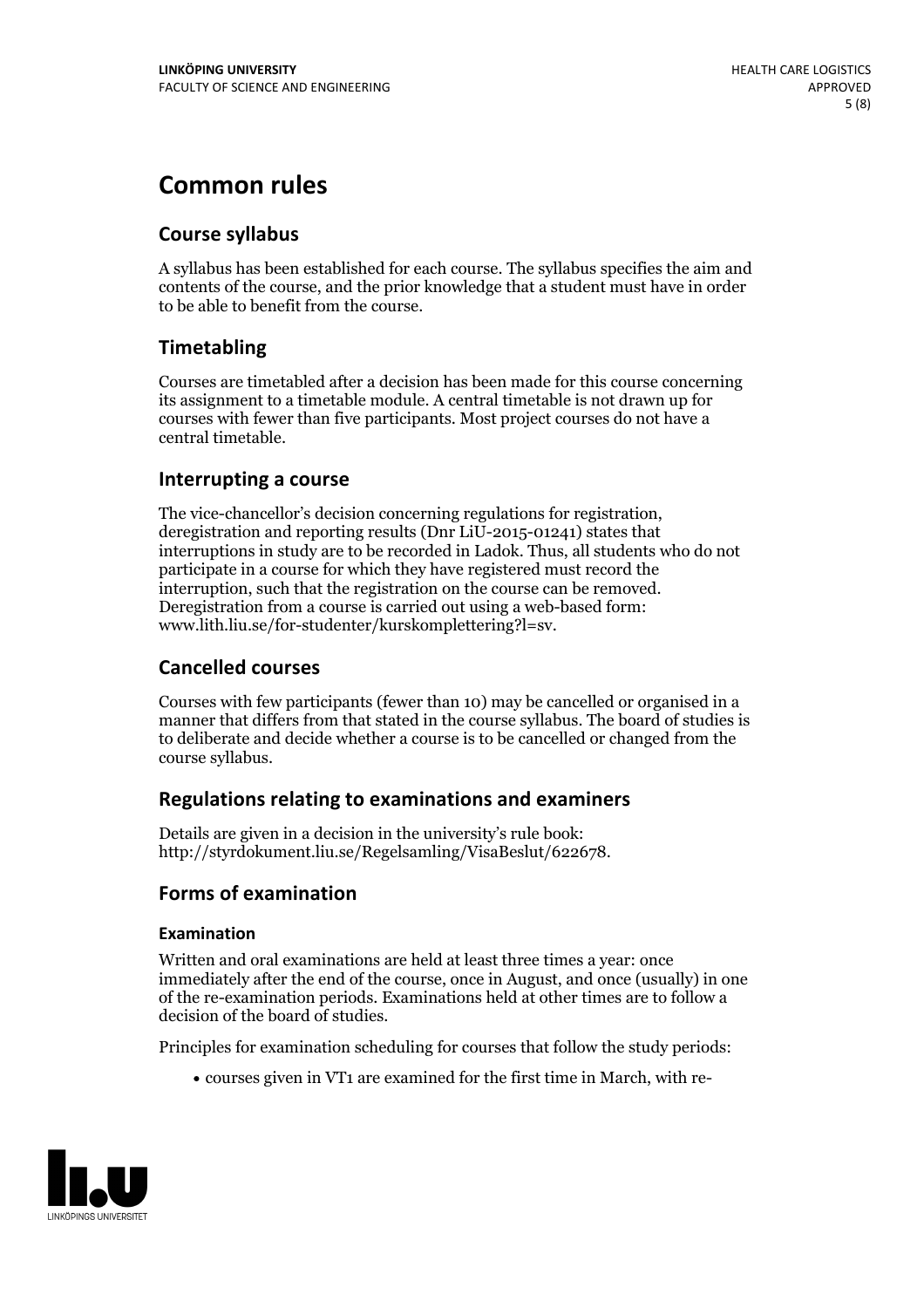examination in June and August

- courses given in VT2 are examined for the first time in May, with re-examination in August and October
- courses given in HT1 are examined for the first time in October, with re-examination in January and August
- courses given in HT2 are examined for the first time in January, with re-examination at Easter and in August.

The examination schedule is based on the structure of timetable modules, but there may be deviations from this, mainly in the case of courses that are studied and examined for several programmes and in lower grades (i.e. 1 and 2).

- Examinations for courses that the board of studies has decided are to be held in alternate years are held only three times during the year in which
- the course is given.<br>• Examinations for courses that are cancelled or rescheduled such that they are not given in one or several years are held three times during the year that immediately follows the course, with examination scheduling that corresponds to the scheduling that was in force before the course was cancelled or rescheduled.<br>• If teaching is no longer given for a course, three examination occurrences
- are held during the immediately subsequent year, while examinations are at the same time held for any replacement course that is given, or alternatively in association with other re-examination opportunities. Furthermore, an examination is held on one further occasion during the next subsequent year, unless the board of studies determines otherwise.<br>• If a course is given during several periods of the year (for programmes, or
- on different occasions for different programmes) the board orboards of studies determine together the scheduling and frequency of re-examination occasions.

#### **Registration for examination**

In order to take an examination, a student must register in advance at the Student Portal during the registration period, which opens 30 days before the date of the examination and closes 10 days before it. Candidates are informed of the location of the examination by email, four days in advance. Students who have not registered for an examination run the risk of being refused admittance to the examination, if space is not available.

Symbols used in the examination registration system:

- \*\* denotes that the examination is being given for the penultimate time.
- \* denotes that the examination is being given for the last time.

#### **Code of conduct for students during examinations**

Details are given in a decision in the university's rule book: http://styrdokument.liu.se/Regelsamling/VisaBeslut/622682.

#### **Retakes for higher grade**

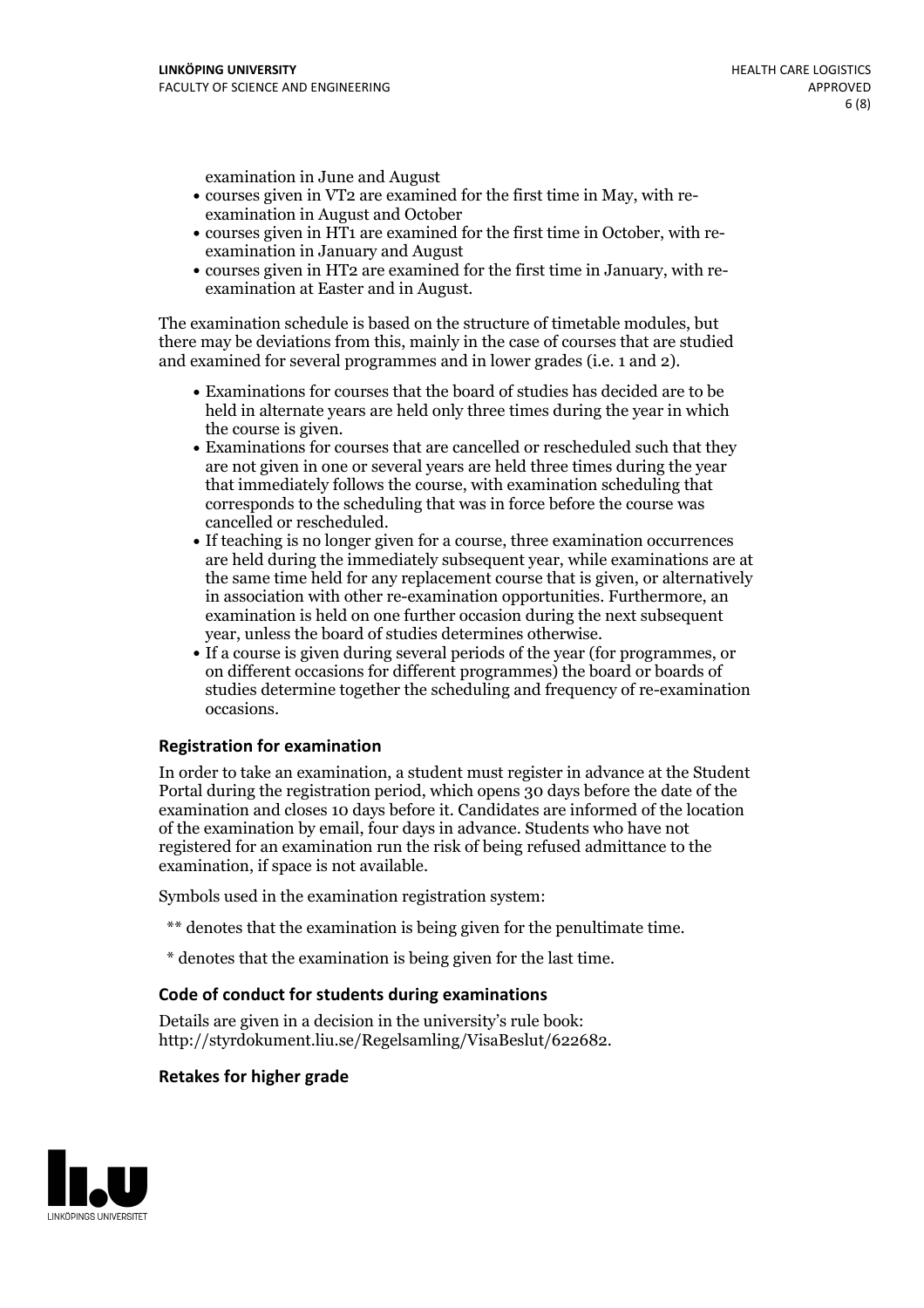Students at the Institute of Technology at LiU have the right to retake written examinations and computer-based examinations in an attempt to achieve a higher grade. This is valid for all examination components with code "TEN" and "DAT". The same right may not be exercised for other examination components, unless otherwise specified in the course syllabus.

#### **Retakes of other forms of examination**

Regulations concerning retakes of other forms of examination than written examinations and computer-based examinations are given in the LiU regulations for examinations and examiners, http://styrdokument.liu.se/Regelsamling/VisaBeslut/622678.

#### **Plagiarism**

For examinations that involve the writing of reports, in cases in which it can be assumed that the student has had access to other sources (such as during project work, writing essays, etc.), the material submitted must be prepared in accordance with principles for acceptable practice when referring to sources (references or quotations for which the source is specified) when the text, images, ideas, data, etc. of other people are used. It is also to be made clear whether the author has reused his or her own text, images, ideas, data, etc. from previous examinations.

A failure to specify such sources may be regarded as attempted deception during examination.

#### **Attempts to cheat**

In the event of <sup>a</sup> suspected attempt by <sup>a</sup> student to cheat during an examination, or when study performance is to be assessed as specified in Chapter <sup>10</sup> of the Higher Education Ordinance, the examiner is to report this to the disciplinary board of the university. Possible consequences for the student are suspension from study and a formal warning. More information is available at https://www.student.liu.se/studenttjanster/lagar-regler-rattigheter?l=sv.

#### **Grades**

The grades that are preferably to be used are Fail (U), Pass (3), Pass not without distinction  $(4)$  and Pass with distinction  $(5)$ . Courses under the auspices of the faculty board of the Faculty of Science and Engineering (Institute of Technology) are to be given special attention in this regard.

- 1. Grades U, 3, 4, 5 are to be awarded for courses that have written
- examinations. 2. Grades Fail (U) and Pass (G) may be awarded for courses with <sup>a</sup> large degree of practical components such as laboratory work, project work and group work.

#### **Examination components**

- 
- 1. Grades U, 3, 4, <sup>5</sup> are to be awarded for written examinations (TEN). 2. Grades Fail (U) and Pass (G) are to be used for undergraduate projects and other independent work.